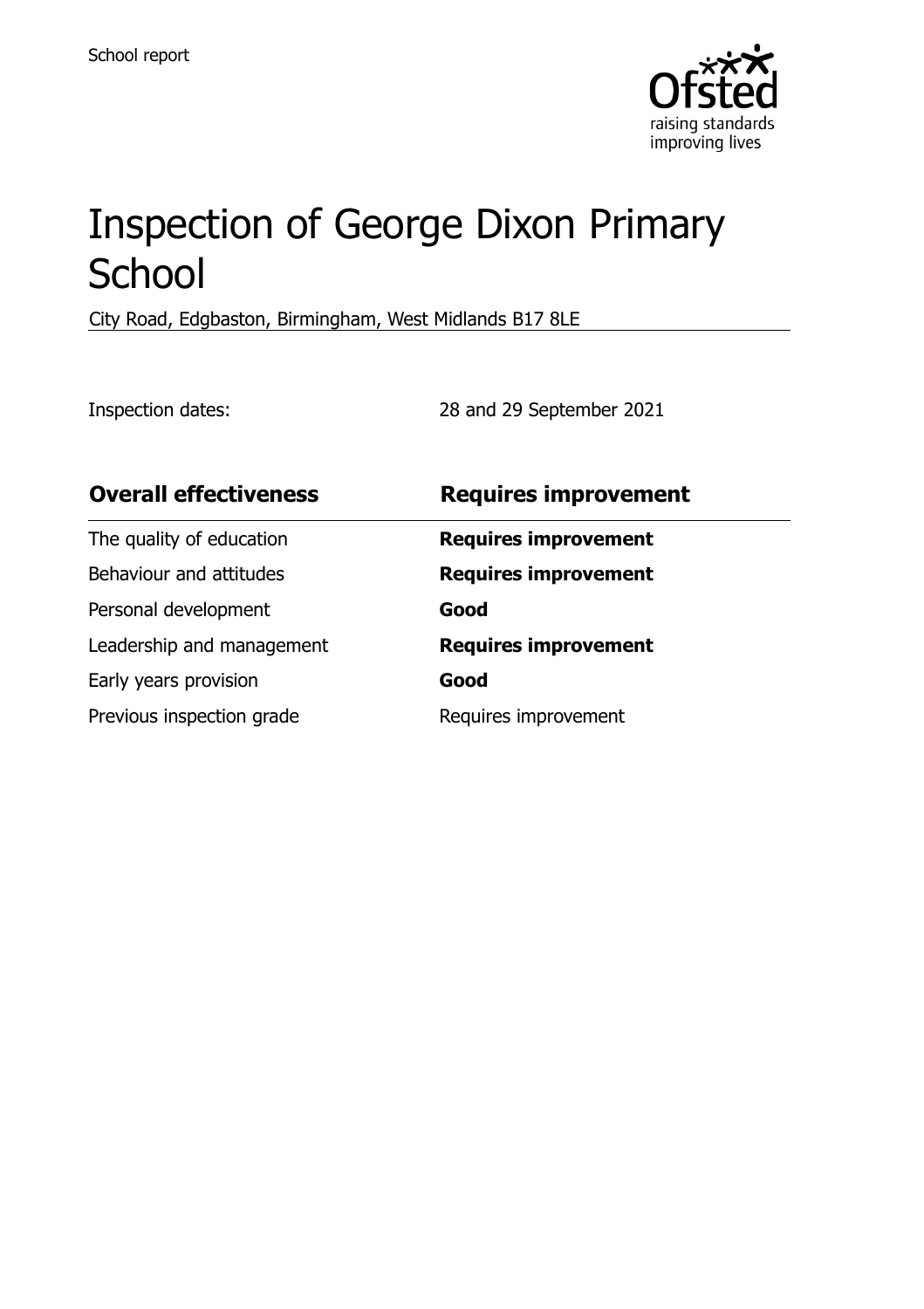

## **What is it like to attend this school?**

Pupils are well cared for at this school. Pupils from a range of cultures and backgrounds accept others' differences. The many pupils who are new to the school, settle quickly. This is because they get the support they need. Pupils enjoy the range of experiences on offer, particularly swimming and violin lessons.

Staff and leaders have recently changed the structure of the curriculum. In some subjects, this enables pupils to build on what they have learned before. However, some changes are very new and have not yet helped pupils to reach the standards of which they are capable.

Pupils are calm and orderly around the school building. In some lessons, pupils behave well and listen to the teachers. This helps them to learn. In other lessons, pupils talk over the teacher and staff let this happen. This behaviour slows down learning. Some pupils say that behaviour could be better, inspectors agree.

Pupils have highly positive relationships with the staff and leaders at the school. They like coming to school and say they feel safe. Most pupils say that bullying does not happen because, 'staff help to sort out problems straight away'. Some pupils say that there are still problems on the playground.

### **What does the school do well and what does it need to do better?**

Leaders, governors and staff want the best for all pupils. They introduced changes after the last inspection to improve the school. For example, a restorative approach to managing pupils' behaviour has helped reduce the number of incidents of rough behaviour on the playground. Pupils say there are still fights, however, and these are often over football.

Before the pandemic, pupils' progress across the school in reading, writing and mathematics was improving. Standards in early years and phonics were rising. The numbers reaching the expected standards in reading, writing and mathematics at the end of key stage two were still low, but improving.

During the pandemic, leaders focused a lot of their time on supporting families with remote learning and children's well-being. Even so, leaders continued work on developing the curriculum. Working with external support, leaders have created curriculum goals for most subjects. These are helping teachers to plan more effectively.

Plans make clear the knowledge pupils need to know and remember in core subjects. As a result, teachers can carry out checks on what pupils know. This enables them to identify learning gaps and plan the support needed to catch up. This happens regularly in phonics and mathematics. Pupils are starting to catch up in these subjects. Leaders have made this a priority.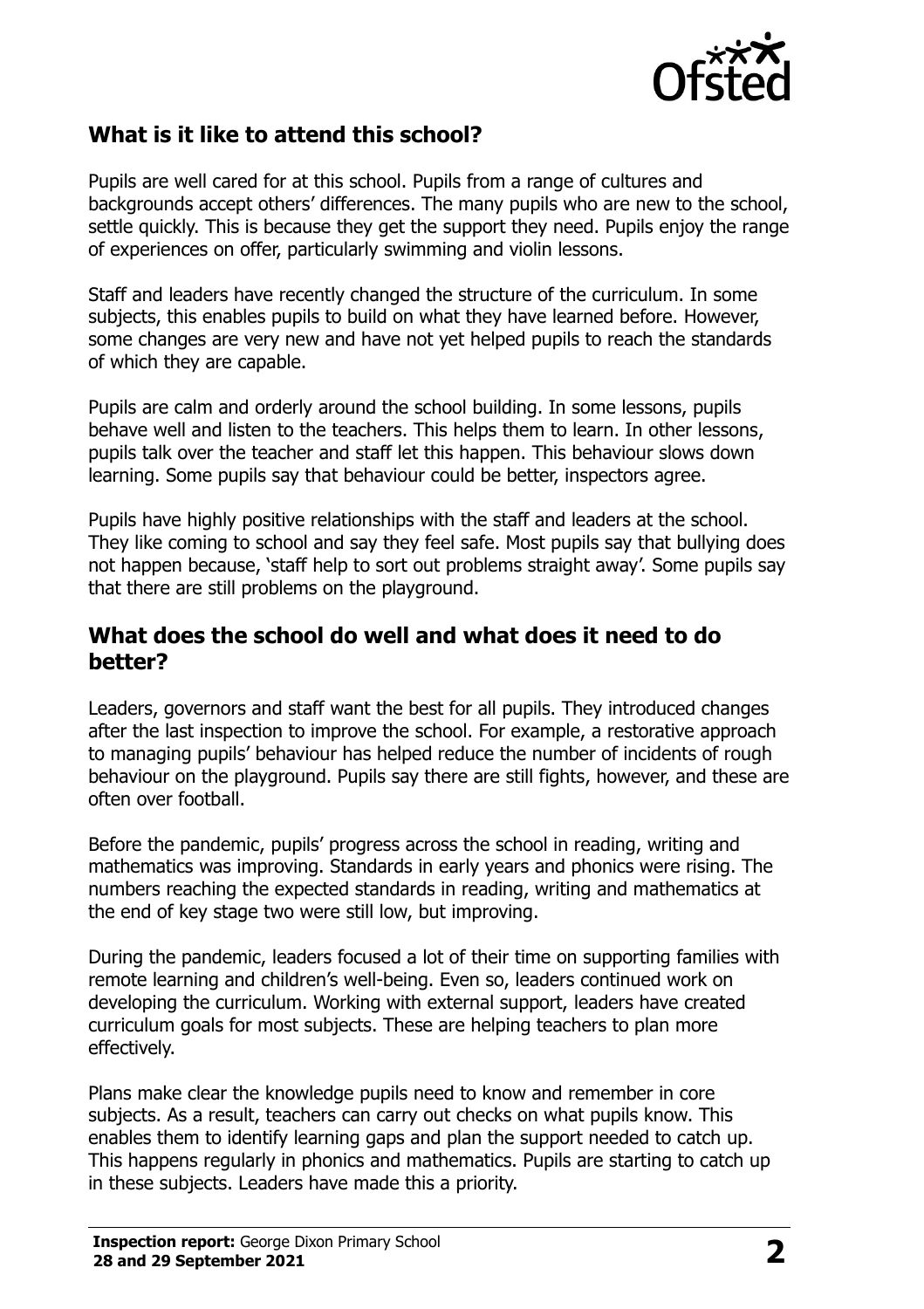

All staff recently completed training to deliver a new phonics programme. It maps out the sequence of sounds and words children need to be able to read. Pupils also have a daily reading lesson to develop their reading confidence, fluency and understanding, and they read books that match the phonic sounds they have learned. However, these strategies are not yet having the desired effect for pupils who struggle to read.

The mathematics curriculum builds on pupils' knowledge from lesson to lesson. Subject specialists provide training for staff. Teachers present concepts clearly. This helps pupils to develop their mathematical confidence and understanding.

In other curriculum areas, such as design and technology, curriculum plans are at an early stage of development. Currently, they focus more on what activities children will do and not on what they will learn. In subjects such as science and history, teachers do not systematically check pupils' knowledge and understanding. Therefore, teachers cannot be sure what knowledge pupils already have so that they can build on this effectively. This means that not all the work builds on pupils' previous learning.

Children in early years get a good start to their education. They settle into routines quickly and start learning straight away. Staff prioritise developing children's language and communication skills. Staff have high expectations and make these very clear to the children. As a result, children's behaviour and attitudes in the early years helps them to learn and develop.

Expectations in other year groups are not as high. For example, teachers allow pupils to talk over them, and other pupils. These interruptions disrupt and slow pupils' learning.

Pupils with special educational needs and/or disabilities (SEND) have their needs identified and assessed when they join the school. Staff use a range of approaches to meet pupils' needs. Pupils with more challenging needs are well supported in 'The Reef'. As a result of these careful and thoughtful approaches, pupils with SEND are learning the curriculum as well as others.

Leaders provide a range of different experiences to support pupils' personal development. Pupils enjoy trips to the farm, Roman workshops, and visits to the local church. Pupils develop their spirituality through considering questions such as 'where do I belong?'.

Governors know the school well. They ask questions about the information leaders and external partners share with them.

## **Safeguarding**

The arrangements for safeguarding are effective.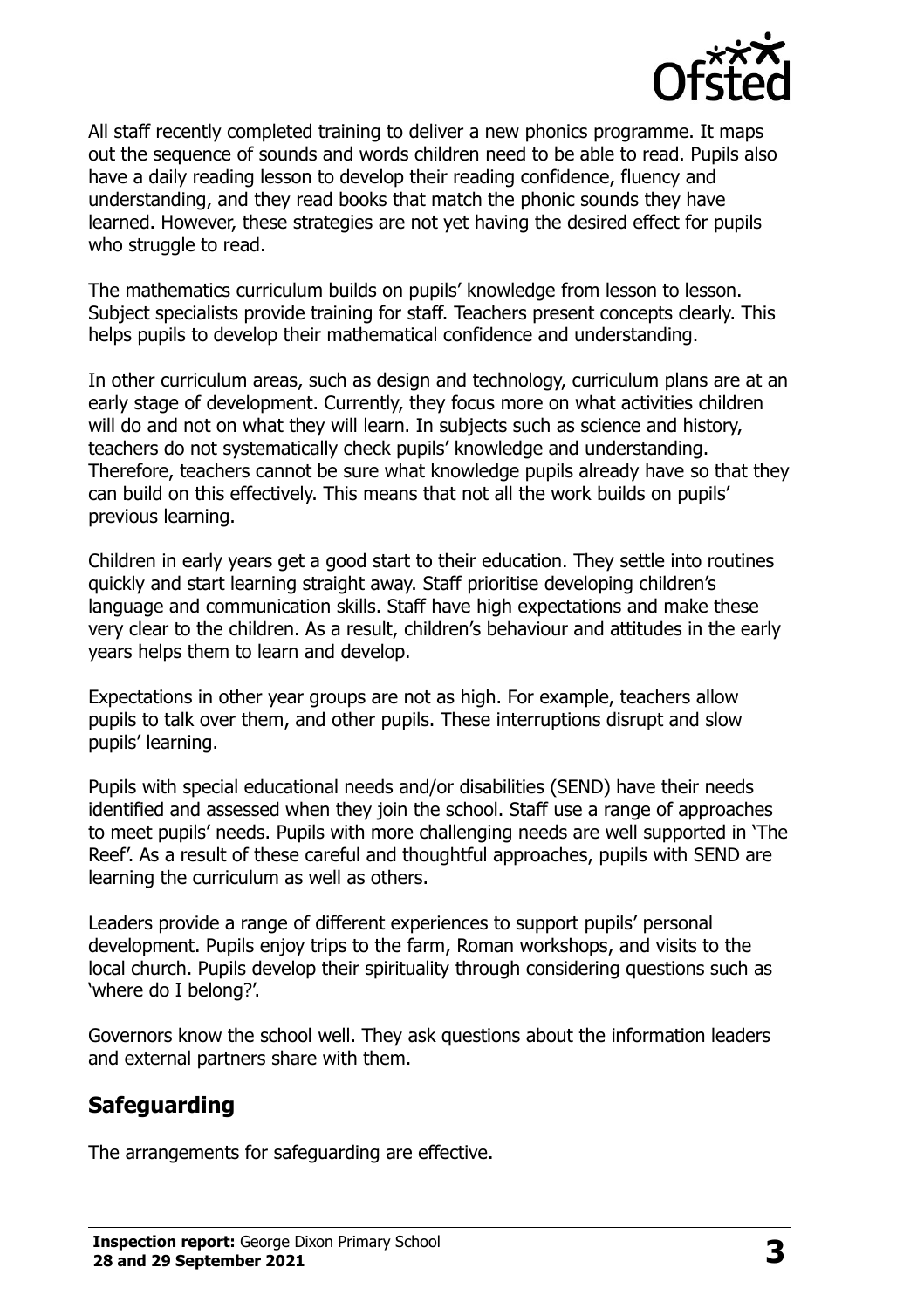

Leaders and staff have safeguarding as the highest priority. All staff are well trained and know the children well. Staff are vigilant and quickly identify and act when they have a concern. Leaders follow up concerns that they receive and do not stop until they are sure that their pupils are safe. Pupils are taught how to keep safe and to look after themselves. Leaders complete the necessary checks to make sure that staff are qualified and safe to work with children.

## **What does the school need to do to improve?**

#### **(Information for the school and appropriate authority)**

- Some of the approaches to developing pupils' fluency in reading are not yet having the desired effect. Consequently, some pupils, especially the weaker readers, do not yet have the skills to read fluently and confidently. Leaders at all levels must make sure that strategies implemented help all pupils to read fluently and confidently.
- The curriculum plans in some subjects do not always focus clearly enough on what teachers want pupils to know, remember and do. As a result, pupils in those subjects experience a disjointed curriculum and struggle to build on what they have learned. Leaders must make sure that all plans clearly identify the knowledge they want pupils to learn and how that knowledge is built on throughout the subject.
- In a number of subjects, including science and history, teachers do not use assessment to systematically check pupils' knowledge and understanding. As a result, teachers cannot be sure what knowledge the pupils already have so that they build on this effectively. Leaders must make sure that staff use assessment well to help pupils build on the knowledge they already have.
- **Pupils' behaviour in some classrooms and at times on the playground, is** inappropriate and unacceptable. As a result, pupils' learning and play is disrupted. Leaders and staff must make sure that high expectations for pupils' behaviour are understood by pupils and the school community and consistently applied.

## **How can I feed back my views?**

You can use [Ofsted Parent View](http://parentview.ofsted.gov.uk/) to give Ofsted your opinion on your child's school, or to find out what other parents and carers think. We use information from Ofsted Parent View when deciding which schools to inspect, when to inspect them and as part of their inspection.

The Department for Education has further quidance on how to complain about a school.

If you are the school and you are not happy with the inspection or the report, you can [complain to Ofsted.](http://www.gov.uk/complain-ofsted-report)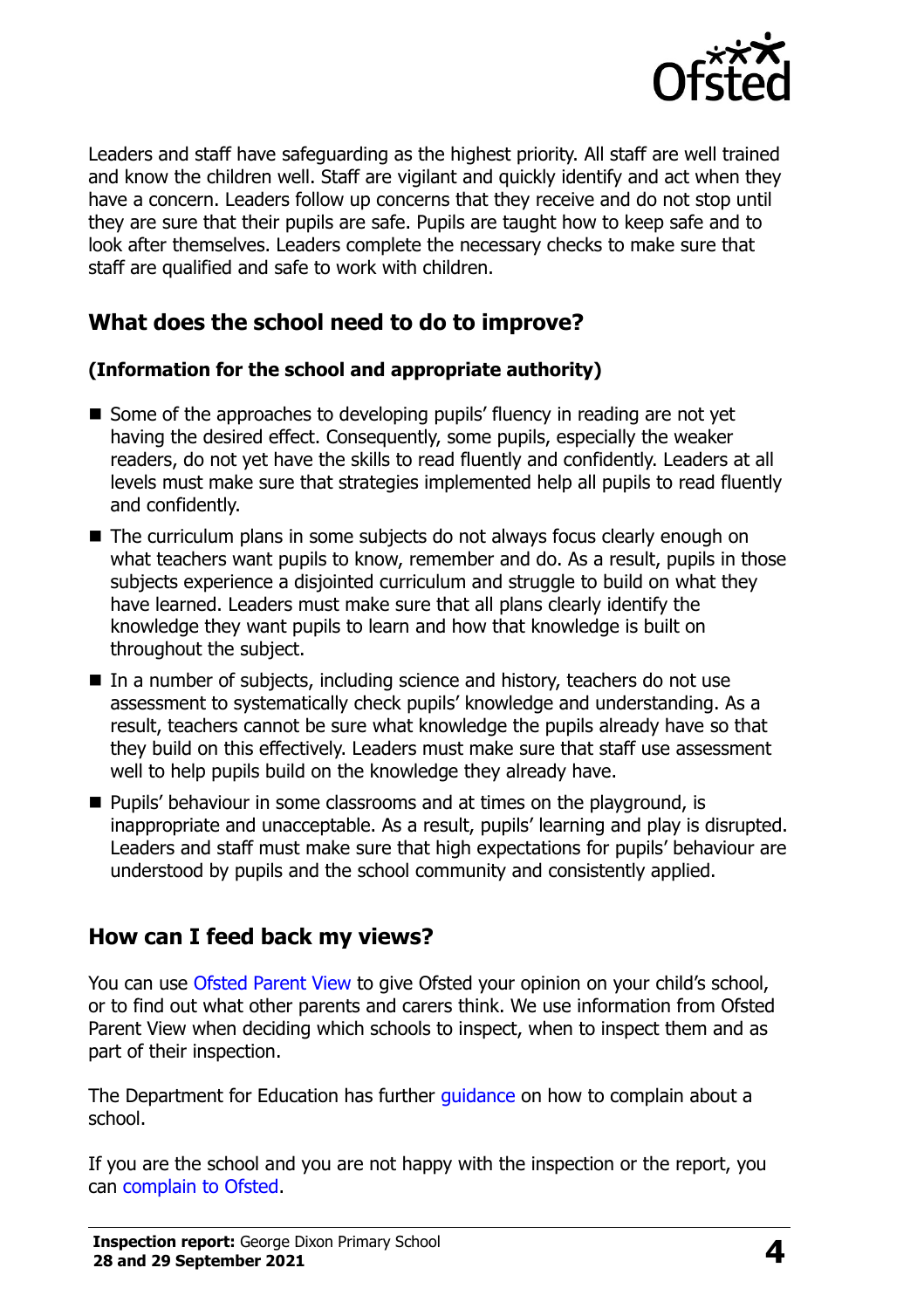

# **Further information**

You can search for [published performance information](http://www.compare-school-performance.service.gov.uk/) about the school.

In the report, '[disadvantaged pupils](http://www.gov.uk/guidance/pupil-premium-information-for-schools-and-alternative-provision-settings)' refers to those pupils who attract government pupil premium funding: pupils claiming free school meals at any point in the last six years and pupils in care or who left care through adoption or another formal route.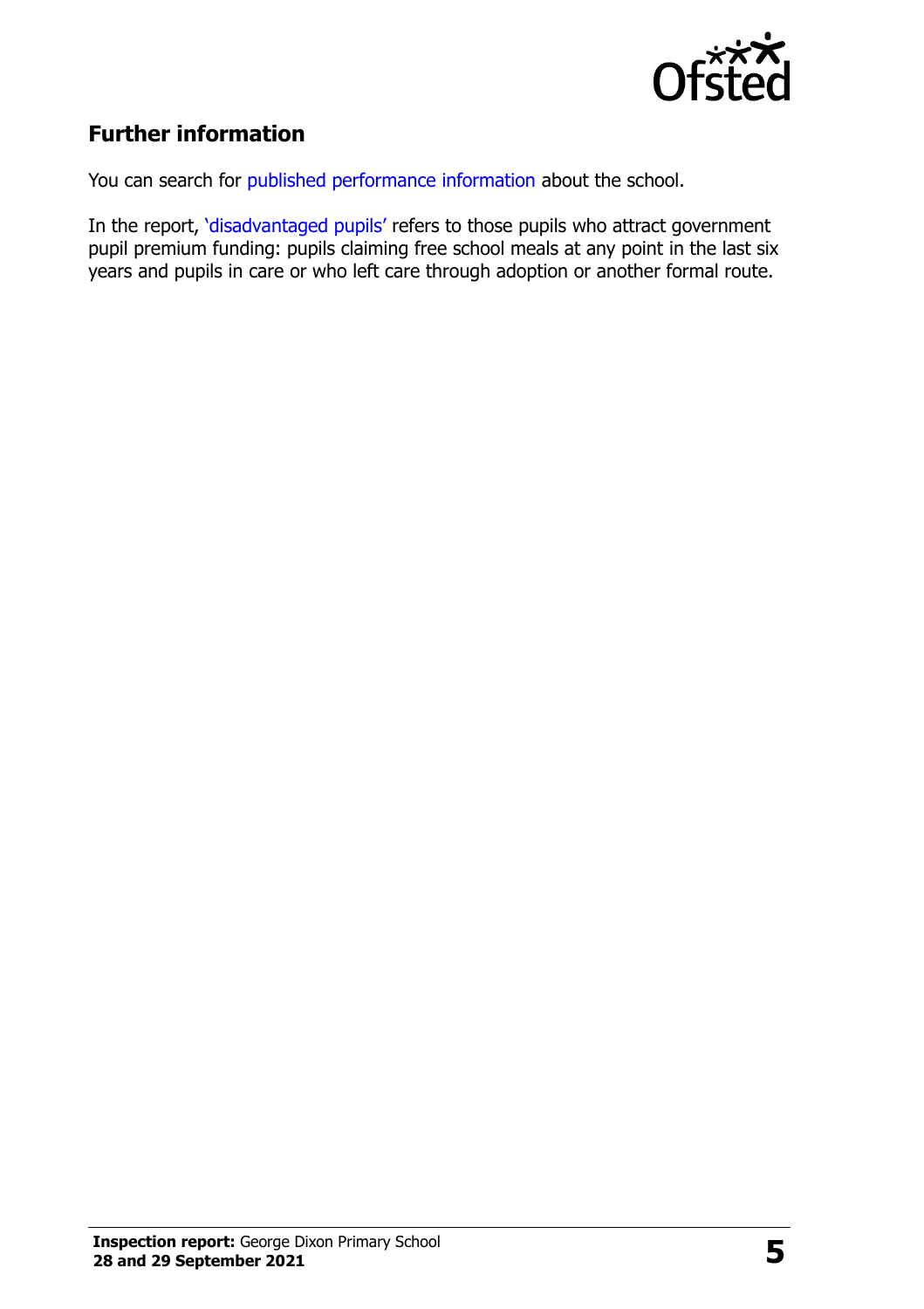

## **School details**

| Unique reference number             | 103200                                                                |  |
|-------------------------------------|-----------------------------------------------------------------------|--|
| <b>Local authority</b>              | Birmingham                                                            |  |
| <b>Inspection number</b>            | 10201029                                                              |  |
| <b>Type of school</b>               | Primary                                                               |  |
| <b>School category</b>              | Maintained                                                            |  |
| Age range of pupils                 | 4 to 11                                                               |  |
| <b>Gender of pupils</b>             | Mixed                                                                 |  |
| Number of pupils on the school roll | 396                                                                   |  |
| <b>Appropriate authority</b>        | The governing body                                                    |  |
| <b>Chair of governing body</b>      | Lynda Donaldson                                                       |  |
| <b>Headteacher</b>                  | Shaela Good                                                           |  |
| Website                             | www.georgedixonprimary.bham.sch.uk/                                   |  |
| Date of previous inspection         | 22 and 23 November 2017, under<br>section 5 of the Education Act 2005 |  |

## **Information about this school**

- The school has its own specialist provision for nine pupils in 'The Reef' funded through their school budget.
- The school achieved the young citizens spiritual, moral, social and cultural (SMSC) quality gold mark in autumn 2020.
- $\blacksquare$  The school does not use alternative provision.

## **Information about this inspection**

The inspectors carried out this inspection under section 5 of the Education Act 2005.

- This was the first routine inspection the school received since the COVID-19 pandemic began. Inspectors discussed the impact of the pandemic with school leaders and have taken that into account in their evaluation.
- **Prior to the inspection, the lead inspector reviewed documents on the school's** website, as well as published information about the school's performance and previous Ofsted inspections.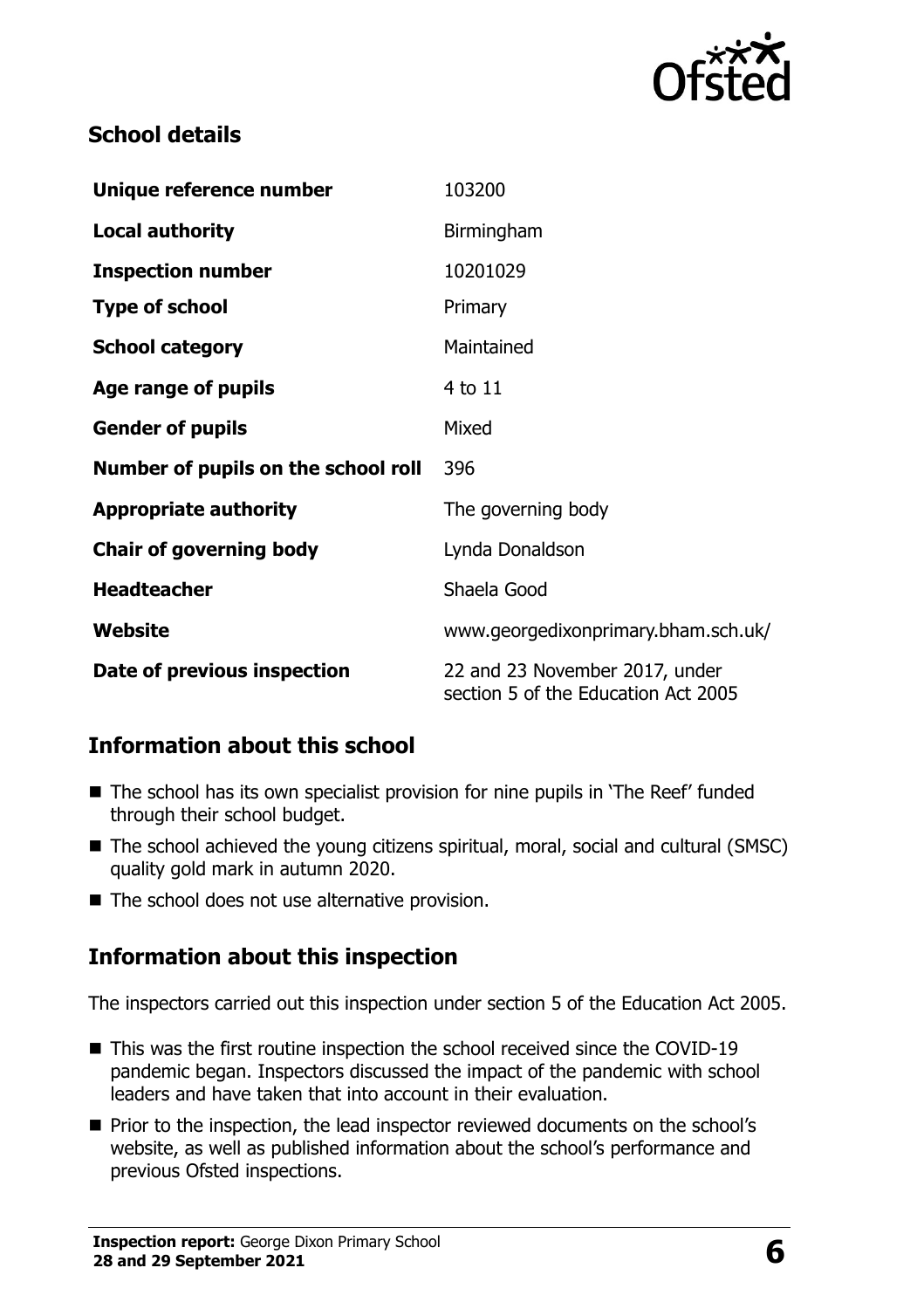

- Inspectors held meetings with the headteacher, deputy headteachers, special educational needs coordinator (SENCo), designated safeguarding lead (DSL), subject leaders, learning mentor, governors, including the chair of the governing body, and the priority partner assigned to the school by the Birmingham education partnership (BEP).
- **Inspectors carried out deep dives in these subjects: early reading, mathematics,** science, and history. For each deep dive, inspectors met with subject leaders, spoke to teachers, spoke to some pupils about their learning and looked at samples of pupils' work.
- Inspectors looked at curriculum plans and discussed subjects and other activities with staff and pupils.
- The lead inspector met with the DSL and the deputy headteacher who is one of three deputy DSLs. Case files were reviewed. The single central record was checked.
- Inspectors met with staff, including early career teachers, experienced teachers, and support staff, to discuss their workload and the support they receive to carry out their roles.
- Inspectors spoke to pupils at breaktimes and lunchtime about how safe they feel in school and how they are taught to keep themselves safe.
- **Inspectors visited the reception classes.**
- Inspectors considered the responses to Ofsted Parent View, the pupil survey, and to the staff questionnaire.

#### **Inspection team**

| Helen Forrest, lead inspector | Her Majesty's Inspector |
|-------------------------------|-------------------------|
| <b>Heather Phillips</b>       | Her Majesty's Inspector |
| Nicola Harwood                | Her Majesty's Inspector |